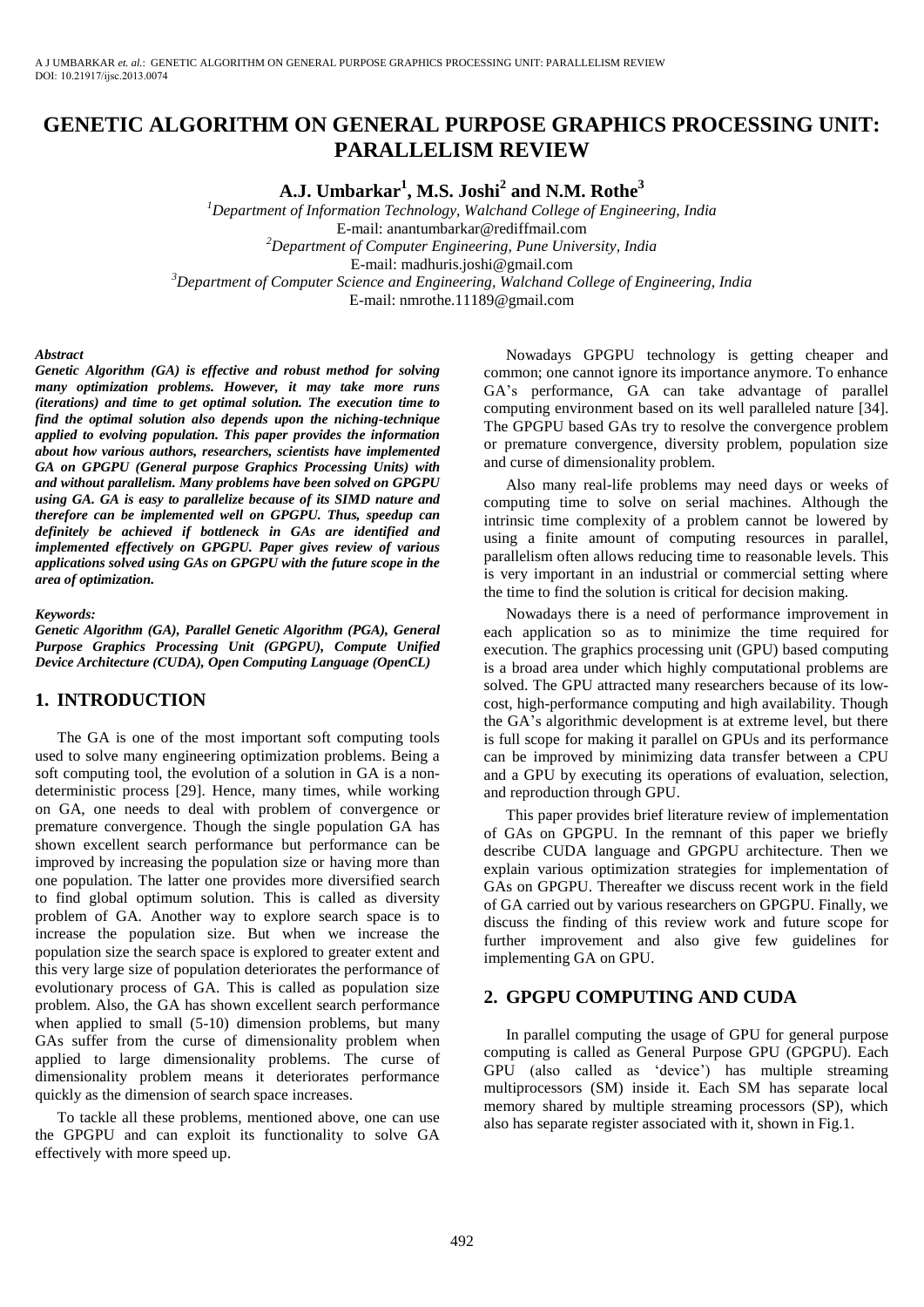

Fig.1. GPGPU Architecture

Thus, GPU has multiple processors which can execute simultaneously. Thus, GPU exhibits SIMD Flynn's taxonomy which describes computers having multiple processing elements which perform the same operation on multiple data points simultaneously. In this way, the GPU's multi-core architecture inherently supports data parallelization in SIMD form [31]. So there is huge scope for parallelization and thus, GA can be effectively parallelized on GPGPU to achieve better speedup. Thus, better optimal solution can be obtained in less amount of time. The trend of general-purpose computing on GPUs (GPGPU) may lead to wider use of SIMD in the future.

Today the GPUs of NVIDIA / Intel / AMD vendors are advanced and far ahead of the CPUs in terms of number of cores and their computational power.



Fig.2. Performance of CPU versus GPU

The Fig.2 shows performance of CPU versus GPU. Though the GPU was available for general purpose applications but there was no high level language available till 2007 to write application for GPU. Therefore GPU was still popular among the graphics language users only.

In 2007, NVIDIA, the inventor of GPU took initiative and invented "Compute Unified Device Architecture" (CUDA) which is an API that made possible to use high level languages known, such as C, C++, DirectX, FORTRAN, Java and python, to write an application for GPU. With the launched of CUDA, GPU became available for every programmer. Add-ons for CUDA (such as Eclipse IDE) are also available nowadays. Apart from CUDA there are various APIs such as ATiCAL (Calculation Abstraction Layer), OpenCL (Open Compute Language) available which can be used to write general applications over GPU. There are more frameworks available nowadays but CUDA and OpenCL are mostly used.

The GPU operates as a coprocessor to the CPU (also called as 'host') which executes the program. The basic unit of a parallel code on CUDA is a thread, thousands of which can be deployed simultaneously on GPU card. Each thread has its own set of memory registers. With dynamic scheduling and fast creation and destruction of light-weight threads, CUDA is best suited for problems whereby same instruction set is to be executed on different data via multiple threads (SIMD execution) [30].

# **3. GA OPTIMIZATION ON GPGPU**

The possible strategies for performance optimization of GAs/PGAs on GPU are:

Structure optimization:

- Structuring the GAs/PGAs to exploit maximum parallel execution and high arithmetic intensity of GPUs.
- Minimizing data transfers between the CPU and the GPU.

Programming optimization:

- Achieving global memory coalescing Simultaneous memory accesses by a group of threads can be performed as a single memory transaction.
- Maximizing use of shared memory conflicts.
- Minimizing the number of local variables per thread.
- Minimizing branching of threads within a warp.
- Minimizing the need of explicit synchronization among threads.
- Another strategy is to have threads arranged into blocks. Where each block runs on one multiprocessor. It is also possible to have more blocks than multiprocessors and more threads per block than cores, to get optimal use of GPU.
- Shared memory may be accessible only within the block and thread synchronization is possible also only within the block.

Performance can also be optimized if parallelization of GA is done. The Way in which GAs/PGAs are parallelized depends upon following parameters [32]:

- How 'fitness' is evaluated.
- How Crossover / mutation is applied.
- Single or multiple subpopulation(s) are used.
- If multiple population are used, how individuals are exchanged.
- How selection is applied.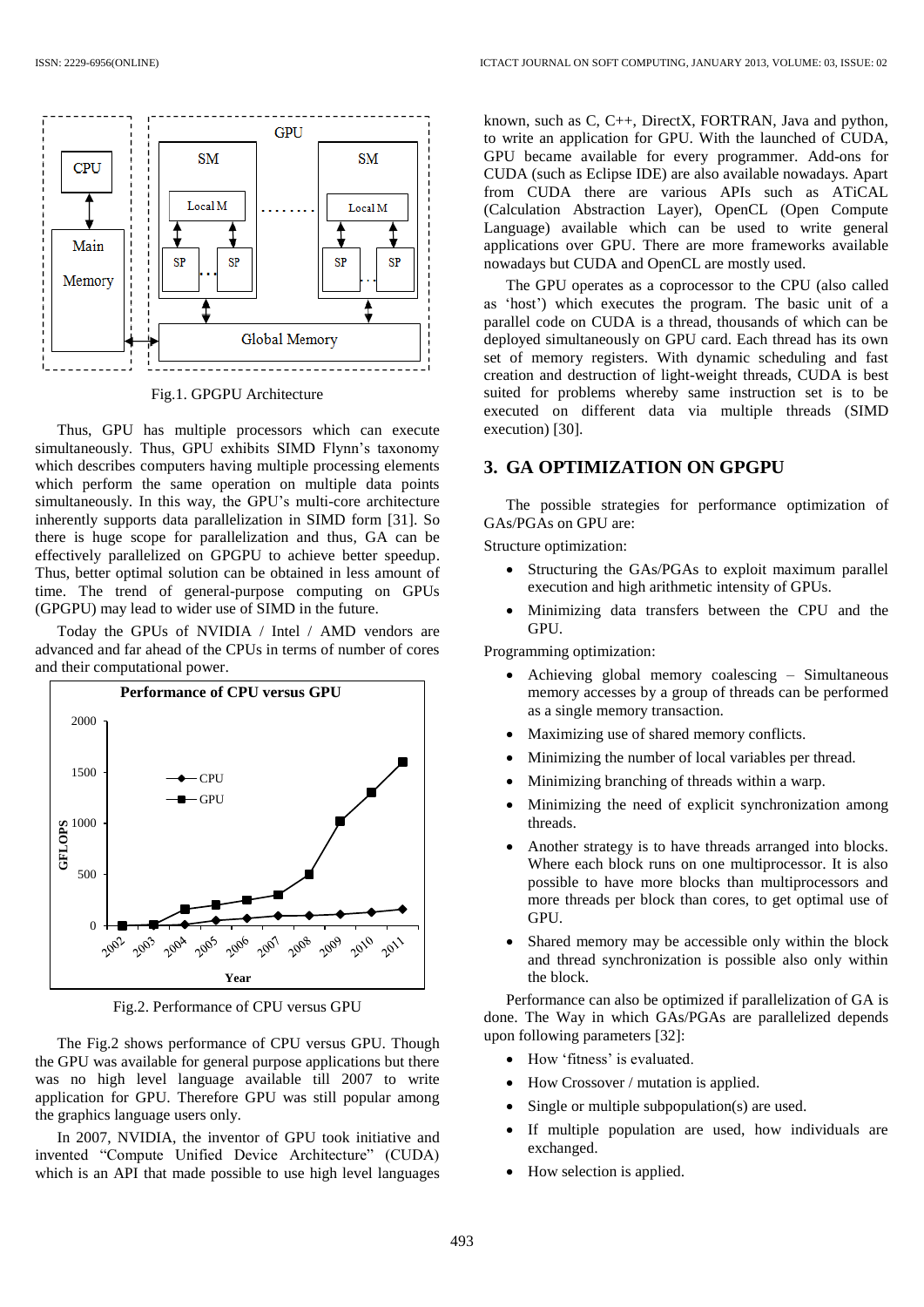Depending on how each of these elements is implemented, there are more than ten different methods of PGAs. These can be classified into eight classes shown in Fig.3. Apart from first, all the remaining methods can be implemented on GPU. There are various GAs like SGA, steady state GA, binary and real-coded GA, cellular GA, HGA, adaptive resolution GA, also some PGAs such as massively parallel GA, hybrid master-slave GA, fine-grained parallel genetic algorithm (FGPGA), PMOEA / PMOGA implemented on GPU for few applications and it is found that remarkable speed up can be achieved. These GAs are implemented using various advanced programming languages such as MPI [33], OpenCL, DirectX and CUDA.



Fig.3. Eight classes of PGAs

## **4. LITERATURE REVIEW**

Withayachumnankul, Laksanapanai and Pintavirooj (2004) [1] proposed hardware-accelerated objective function for medical image registration. The work was implemented using OpenGL AP on NVIDIA GeForce2 MX 200, RAM 32 Mbytes, AGP 2× card on CPU AMD 1.33GHz, SDRAM 512 Mbytes. The results for image interpolation requires half time less than it ever does without losing of accuracy.

Wong, Fok and Wong (2005) [2] proposed the implementation of PGA on GPU, here the hybrid of master-slave and fine-grained model is used which lead to the speedup factor of 1.25 to 5.02 for problems like feature selection, electrical circuit synthesis, and data mining.

Luo and Liu (2006) [3] implemented two common algorithms for SAT problems, first is greedy local search and second is GA, with some amendments for graphic hardware. The results obtained show a performance improvement on graphic hardware over ordinary CPU.

Wong and Wong (2006) [4] proposed parallel HGA on GPU with the Cauchy mutation operator and pseudo deterministic selection method. The proposed mutation and selection methods for function optimization gives excellent speed up factor ranging from 1.13 to 4.24 on GPU as compare to CPU.

Li, Wang, He and Chi (2007) [5] proposed fine-grained parallel genetic algorithm (FGPGA) on GPU. FGPGA based on GPU maps parallel GA algorithm to texture-rendering on consumer-level graphics cards. The proposed algorithm gives speedup and better results with increased population size as compare to FPGA.

Debattisti, Marlat, Mussi and Cagnoni (2009) [6] proposed simple GA on GPU (NVIDIA GeForce 8800 GT video card) using CUDA architecture for One-Max problem. Work emphasized on reducing the exchange of data with the CPU (Core2Duo processor at 1.86GHz).

Tsutsui and Fujimoto (2009) [7] implemented multiple population coarse grain GA on GPU (NVIDIA GeForce GTX285) for solving quadratic assignment problem. The speedup achieved is 3 to 12 times better than CPU (Intel i7 965 processor).

Zaloudek, Sekanina and Simek (2009) [8] accelerated significantly the evolution of cellular automata (CA) rules on GPU using GA. It is observed that, solving this problem on GPU using GA is speedy.

Nie, Lee, Han and Nie (2009) [9] proposed two measures to solve the general problems of GAs applied in stereo matching. First, the strategy of the simplified population-based incremental learning (PBIL) is adapted to decrease the problems in memory consumption and searching inefficiency. An alternative version of the proposed algorithm without using a probability vector is also presented for simpler set-ups. Second, to decrease the running time further, a model of the proposed algorithm can be run on programmable GPU is newly given. The result shows excellent speedup enhancement as compare to CPU implementation, in both, running speed and stability.

Robillard, Marion and Fonlupt (2009) [10] compared two schemes of parallelization useful for evaluation of several genetic programs. They proposed memory and representation optimization techniques that enhance computation speed up to 2.8 billion GP operations per second.

M. Wong and T. Wong (2009) [11] proposed to parallelize HGA on GPUs. They carried out experiments to compare parallel HGA with parallel fast evolutionary programming (FEP) and it is observed that former is more efficient than latter.

Arora, Tulshyan and Deb (2010) [12] proposed the parallelization of binary & real coded GA on GPU using CUDA. They parallelized the GA operators which gives a speed-up of 40 - 400 on the standard test problems.

Wong and Cui (2010) [13] proposed to solve data mining problems using parallel multi-objective evolutionary algorithm on GPU. The overall speedup is about 5.1 for data mining problems when compared with CPU based method.

Vidal and Alba (2010) [14] presented a multi-GPU implementation of a CGA using NVIDIA's CUDA technology. The speedup obtained on GPU (NVIDIA GTX-285 card) in comparison with CPU (Intel Quad processor at 2.67GHz) ranges from 8 to 771. The work demonstrates that multi-GPU desktops can serve a cost-effective parallel computing platform to obtain accurate results.

Kannan and Ganji (2010) [15] proposed GPU based GA to find the optimal docking position of a ligand to a protein. Proposed GPU based method gives 50x speedup on the fitness function evaluation and 10x to 47x speedup on the core GA.

Salwala, Kotrajaras and Horkaew (2010) [16] proposed the application of GPGPU to perform the simulations in emergent environment maps in gaming application. When serial version is compared with proposed method, the speed up of 11.79x is observed.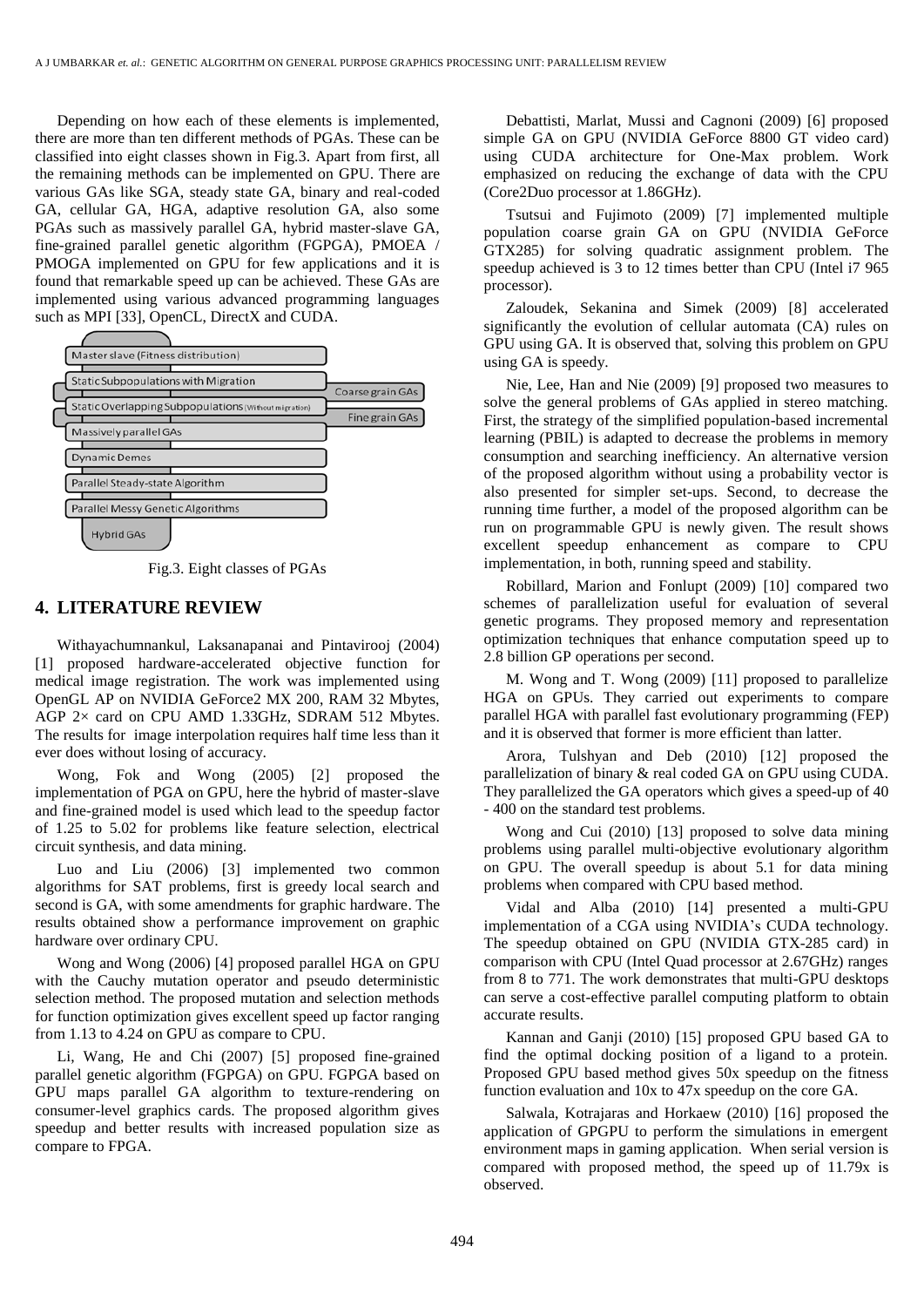Yoshimi, Kurano, Miki and Hiroyasu (2010) [17] proposed a framework for implementation of parallel computing on GPU by evaluating simple genetic algorithm (SGA). Here they show the relationship between computational speed and execution condition.

Oiso, Yasuda, Ohkura, and Matumura (2011) [18] implemented Steady state GA on GPU using CUDA for function optimization. The results of steady state GA on GPU are 3 to 6 times better than CPU Intel corei7 (2.8 GHz).

Yongzhen, Yuhao and Dandan (2011) [19] proposed to solve image matching problem using GA on GPU. The results show the excellent performance improvement on GPU for image matching problem.

Sato, Hasegawa and Sato (2011) [20] observed that a practical solution can be obtained for Sudoku using GA on GPU within few seconds of processing time with a correct solution rate of 100%, even for extremely difficult problems by parallel processing of genetic computation on a GeForce GTX 460.

Munawar, Wahib, Munetomo and Akama (2011) [21] proposed adaptive resolution GA to solve non-convex mixed integer non-linear programming (MINLP) and non-convex non linear programming (NLP) problems over GPU. Paper enlists the challenges and design choices involved in parallelization of this algorithm to solve complex MINLPs over a commodity GPU using CUDA programming language. The result obtained over NVIDIA Fermi GPU shows speedup of up to 20x with double precision and up to 42x with single precision.

Bogdanski, Peter and Becker (2011) [22] proposed machine learning algorithm such as GA for parallelism on GPGPU. This algorithm dynamically chooses parameters for task scheduling and load balancing based on changing characteristics of the incoming workload for case study application as financial option pricing.

Kromer, Platos, Snasel, and Abraham (2011) [23] compared differential evolution (DE) and GA implemented on CUDA for solving the independent tasks scheduling problem. Their proposed approach seeks to utilize the resources of the GPGPU as much as possible and they found that DE is easy to implement using CUDA than GA.

Yoo, Harman and Ur (2011) [24] observed that it is relatively inexpensive to use GPGPU to run suitably adapted optimization algorithms, opening up the possibility of cheap scalability. They have developed a search based optimization approach for multiple objective regression test optimization, evaluated it on benchmark regression testing problems as well as larger real world problems and observed a speed–up of over 20x, using widely available standard GPUs.

Maitre, Kruger, Querry, Lachiche and Collet (2011) [25] presented EASEA by its algorithms and example problems. Speedup is observed on different NVIDIA GPGPU cards for various optimization algorithm families.

Lin, Igarashi, Mitani, Liao and He (2012) [26] presented a sensitive sketching interface that allows the user to interactively place a 3D human character in a sitting position on a chair. As reconstructing the 3D pose from a 2D stick figure is an ill-posed problem. They formulated this reconstruction into a nonlinear optimization problem and solved it using GA.

Wang and Shen (2012) [27] proposed artificial societiescomputational experiments-parallel execution (ACP) approach in intelligent transportation systems (ITS) using parallel genetic algorithm. With GPU they generated activity plan for 1000 individual & household agent, checked its performance and observed speedup factor 23 for individual agent & speedup factor 32 for household agents.

Most of the implementation methods have achieved high performance, generally because they employed a population size larger than that generally employed in GAs in order to achieve a sufficient parallelization effect. This area is new and rapidly growing and there are various problems solved using GA on GPU, a bibliography of which is prepared by S. Harding [28] which is a list of 70 papers. In this paper, we summarize some important work. Table.1 gives the list of problems solved on GPGPU using GAs/ PGAs from year 2004 to 2011.

Table.1. Problems solved on GPGPU using GAs/ PGAs

| SI.<br>No.      | <b>GA Type</b>                                                 | <b>Problem Solved</b>                                                                                                                                           | Year              |
|-----------------|----------------------------------------------------------------|-----------------------------------------------------------------------------------------------------------------------------------------------------------------|-------------------|
| 1               | <b>GA</b>                                                      | Medical Image<br>Registration[1]                                                                                                                                | 2004              |
| $\overline{2}$  | PGA-Hybrid<br>Master-Slave and<br>Fine-Grained<br>Model        | Feature Selection, Electrical<br>Circuit Synthesis and Data<br>Mining <sup>[2]</sup>                                                                            | 2005              |
| 3               | <b>CGA</b>                                                     | SAT Problems[3]                                                                                                                                                 | $\overline{2006}$ |
| 4               | <b>HGA</b>                                                     | <b>Function Optimization[4]</b>                                                                                                                                 | 2006              |
| 5               | <b>FGPGA</b>                                                   | Texture-Rendering[5]                                                                                                                                            | 2007              |
| 6               | $S\overline{GA}$                                               | One-MAX Problem[6]                                                                                                                                              | 2009              |
| 7               | <b>GA</b>                                                      | Quadratic Assignment<br>Problems[7]                                                                                                                             | 2009              |
| 8               | <b>GA</b>                                                      | Cellular Automata Rules<br>Acceleration[8]                                                                                                                      | 2009              |
| 9               | Population-Based<br>Incremental<br><b>Learning Based</b><br>GA | Stereo Matching[9]                                                                                                                                              | 2009              |
| 10              | $\overline{GP}$                                                | Benchmark Problems[10]                                                                                                                                          | 2009              |
| 11              | <b>PHGA</b>                                                    | Benchmark Problems[11]                                                                                                                                          | 2009              |
| 12              | Binary and Real-<br>Coded GA                                   | <b>Function Optimization[12]</b>                                                                                                                                | 2010              |
| 13              | PMOEA/<br><b>PMOGA</b>                                         | Data Mining[13]                                                                                                                                                 | 2010              |
| $\overline{14}$ | $\overline{\text{CGA}}$                                        | <b>Function Optimization</b> [14]                                                                                                                               | 2010              |
| 15              | $G\overline{A}$                                                | Drug discovery[15]                                                                                                                                              | 2010              |
| 16              | GA                                                             | Gaming Application[16]                                                                                                                                          | $\frac{2010}{ }$  |
| 17              | $\overline{GA}$                                                | Benchmark problems[17]                                                                                                                                          | $\overline{2010}$ |
| 18              | Steady-State GA                                                | <b>Function Optimization</b> [18]                                                                                                                               | 2011              |
| 19              | GA                                                             | Image Matching[19]                                                                                                                                              | 2011              |
| 20              | <b>GA</b>                                                      | Gaming-Sudoku<br>Solution[20]                                                                                                                                   | 2011              |
| 21<br>22        | Adaptive<br><b>Resolution GA</b><br>GA                         | Non-convex Mixed Integer<br><b>Non-Linear Programming</b><br>(MINLP) and Non-convex<br>Non Linear Programming<br>(NLP) Problems[21]<br>Task Scheduling and Load | 2011              |
|                 |                                                                |                                                                                                                                                                 |                   |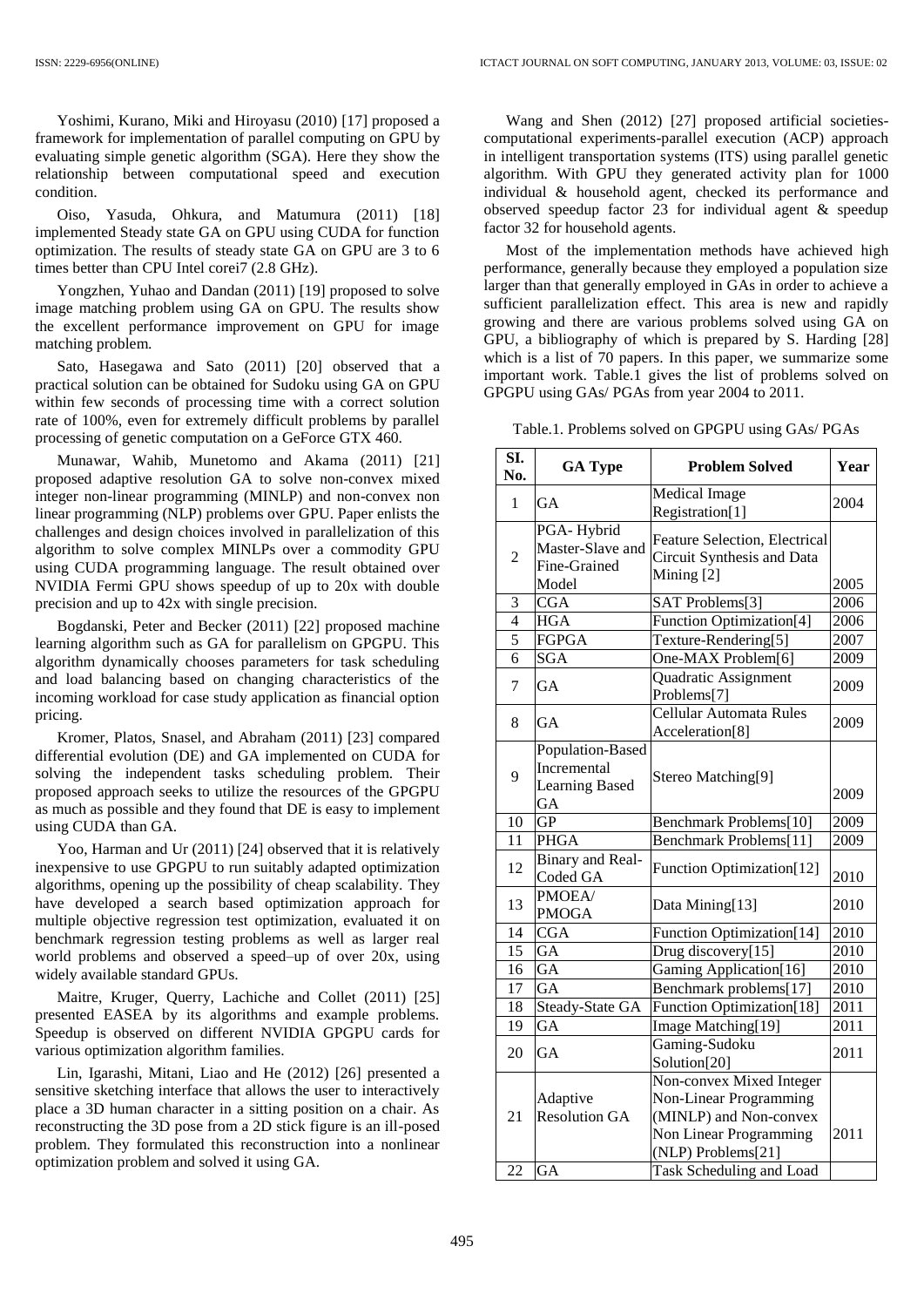|    |            | Balancing Based on                         | 2011 |
|----|------------|--------------------------------------------|------|
|    |            | Workload and Case Study                    |      |
|    |            | of Financial Option Pricing                |      |
|    |            | Problem[22]                                |      |
| 23 | GA         | Comparison of GA and<br><b>DE[23]</b>      | 2011 |
| 24 | GA         | <b>MOEA Test Suite</b><br>Minimization[24] | 2011 |
| 25 | GA         | EASEA framework[25]                        | 2011 |
| 26 | GA         | Sketching Interface[26]                    | 2012 |
| 27 | <b>PGA</b> | Daily Activity Plans[27]                   | 2012 |

## **5. DISCUSSION**

After reviewing the various papers of GAs / PGAs related to implementation on GPUs, we can say that:

- For solving various optimization problems using GAs with effective speedup, GPGPU is a good option.
- Along with parallelizing the task for solution, parallelization of genetic operators such as random number generation (RNG), selection, crossover mutation may also increase the effective speed up.
- RNG: CUDA libraries do not include any function of RNG at present, however there are some simple and fast implementation of RNG such as Xorshift [35], Park-Miller RNG [36] etc. available which make the process more effective.
- Selection: Being simple and easy to parallelize, tournament selection method is mostly preferred for parallel implementation of GA.
- Crossover and Mutation: Generally, single point crossover and mutation is preferred. For making these operators effective block size, warp size etc. need to be designed properly. Some implementation guidelines are given in [12, 37].
- Most of the GAs / PGAs are yet to be implemented on GPGPU. So researchers have huge scope in this area and can further exploit the functionality of GAs using GPU.
- Based on search space complexity of problems it is possible to provide diversity in search space using GAs / PGAs on GPGPU.
- Many real life problems, those support the SIMD (Flynn's taxonomy) architecture, can be effectively solved using GA on GPU.

The authors of this paper wish to inspire researcher to port computationally expensive real life problems using GAs / PGAs on GPU.

### **ACKNOWLEDGMENT**

We express our sincere thanks to all the authors, whose papers in the area of evolutionary algorithm based on GPU are published in various conference proceedings and journals.

#### **REFERENCES**

- [1] W. Withayachumnankul, B. Laksanapanai and C. Pintavirooj, "Hardware-accelerated Objective Function Evaluation for Medical Image Registration", *IEEE Region 10th Conference on TENCON*, Vol. 1, pp. 419-422, 2004.
- [2] M. Wong, T. Wong and K. Fok, "Parallel Evolutionary Algorithms on Graphics Processing Unit", *IEEE Congress on Evolutionary Computation,* Vol. 3, pp. 2286-2293, 2005.
- [3] Z. Luo and H. Liu, "Cellular Genetic Algorithms and Local Search for 3-SAT Problem on Graphic Hardware", *IEEE Congress on Evolutionary Computation,* pp. 2988-2992, 2006.
- [4] M. Wong and T. Wong, "Parallel Hybrid Genetic Algorithms on Consumer-level Graphics Hardware", *IEEE Congress on Evolutionary Computation,* pp. 2973-2980, 2006.
- [5] J. Li, X. Wang, R. He and Z. Chi, "An Efficient Finegrained Parallel Genetic Algorithm Based on GPU-Accelerated", *IFIP International Conference on Network and Parallel Computing - Workshops,* pp. 855-862, 2007.
- [6] S. Debattisti, N. Marlat, L. Mussi and S. Cagnoni, "Implementation of a Simple Genetic Algorithm within the CUDA Architecture", *Genetic and Evolutionary Computation Conference,* 2009.
- [7] S. Tsutsui and N. Fujimoto, "Solving Quadratic Assignment Problems by Genetic Algorithms with GPU Computation: A Case Study", *Proceedings of the 11th annual conference companion on Genetic and evolutionary computation conference,* pp. 2523–2530, 2009.
- [8] L. Zaloudek, L. Sekanina and V. Simek, "GPU Accelerators for Evolvable Cellular Automata", *Computation World: Future Computing, Service Computation, Cognitive, Adaptive, Content, Patterns,* pp. 533-537, 2009.
- [9] D. Nie, K. Han and H. Lee, "Stereo Matching Algorithm using Population-based Incremental Learning on GPU", *IEEE International Workshop on Intelligent Systems and Applications*, pp. 1-4, 2009.
- [10] D. Robillard, V. Marion and C. Fonlupt, "High Performance Genetic Programming on GPU", *Proceedings of the 2009 Workshop on Bio-inspired Algorithms for Distributed Systems*, pp. 85-94, 2009.
- [11] M. Wong and T. Wong, "Implementation of Parallel Genetic Algorithms on Graphics Processing Units", *Intelligent and Evolutionary Systems, Studies in Computational Intelligence,* Vol. 187, pp. 197-216, 2009.
- [12] R. Arora, R. Tulshyan and K. Deb, "Parallelization of Binary and Real-coded Genetic Algorithm on GPU using CUDA", *IEEE Congress on Evolutionary Computation*, pp. 1-8, 2010.
- [13] M. Wong and G. Cui, "Data Mining using Parallel Multiobjective Evolutionary Algorithms on Graphics Hardware", *IEEE Congress on Evolutionary Computation*, pp. 1-8, 2010.
- [14] P. Vidal and E. Alba, "A Multi-GPU Implementation of a Cellular Genetic Algorithm", *IEEE Congress on Evolutionary Computation*, pp. 1-7, 2010.